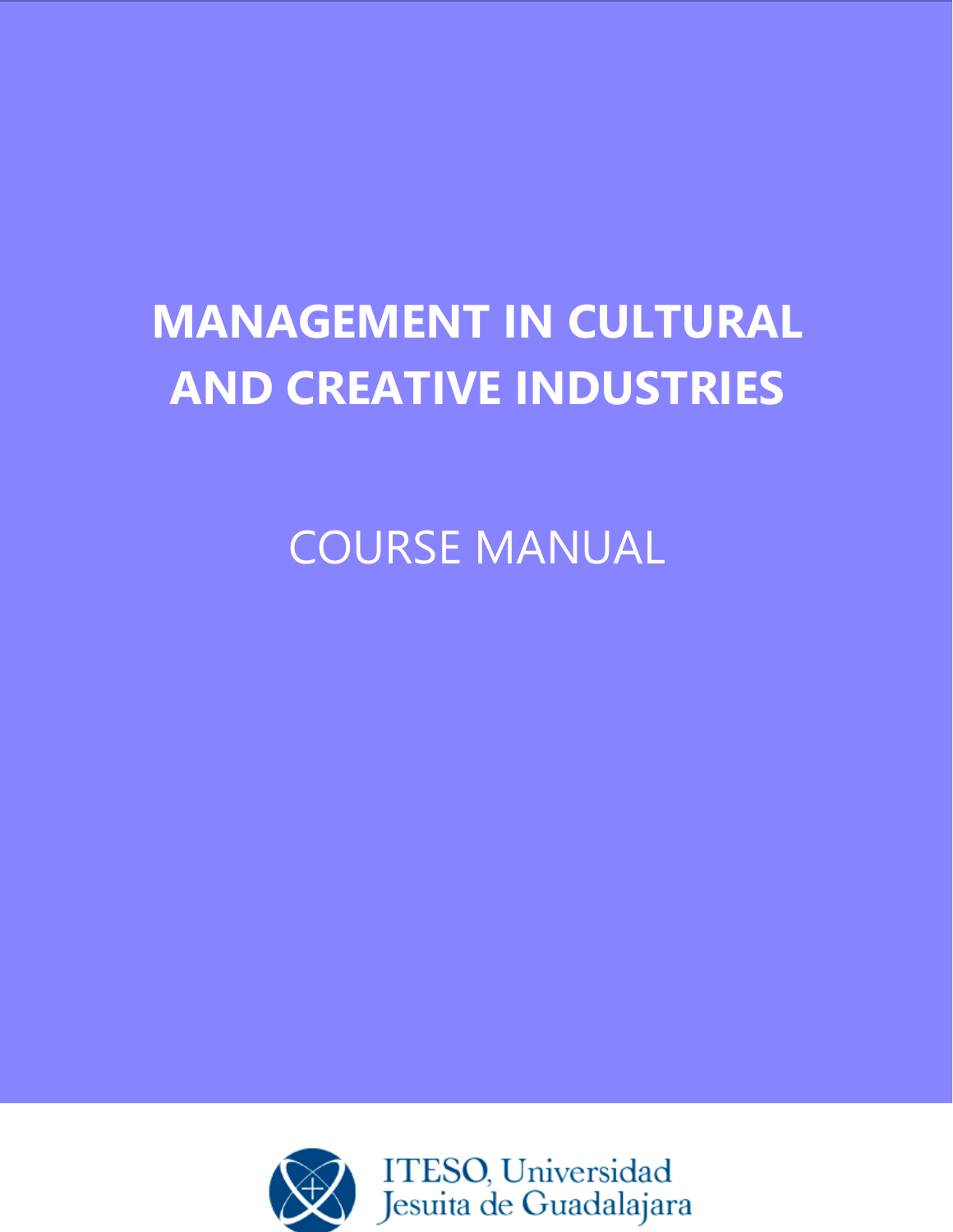Before you start! Here some recommendations from previous classmates:

*This course is the perfect opportunity to analyze, understand and go deeper into your interests and passions. The cultural and creative industries are a complex and interesting field and all the tools provided by Valeria will be proper useful!* 

*It's also a great opportunity to improve your English skills, both in spoken and written language, and take advantage of ITESO's efforts of internationalization*

Sandra, Spring 2021

*You'll really enjoy this class. It is very complete, we see many points of the cultural and creative industries! I think that the thing you have to know is that you don't have to be shy, it is a really safe place, and you will gain a lot by exchange with your classmates! The atmosphere of the class is reaaaally cool, but you will have to work, but I can assure you it is worth it, because you'll learn so much! So, enjoy, and have a great semester!* 

Marie, Spring 2021

*You are going to enjoy this class, I can assure you that. Try not to miss the debates, you can learn so much and expand your mind with the comments from the teacher and the classmates. The readings are so important, try to read them all. Don't be afraid to speak in English, we are all Mexicans speaking other language. Have a great course!*

Daniela, Spring 2021

*OMG! This class is awesome, you will enjoy it very much because Valeria is such a great teacher. I recommend you invest yourself in all the material that she shares because it will be very helpful for your learning . Also, if you have some trouble expressing yourself in English, don´t worry, by practicing you will get better and you are in a safe space, and if you speak perfectly, just be kind and patient please. Good luck!* 

Monserrat, Spring 2021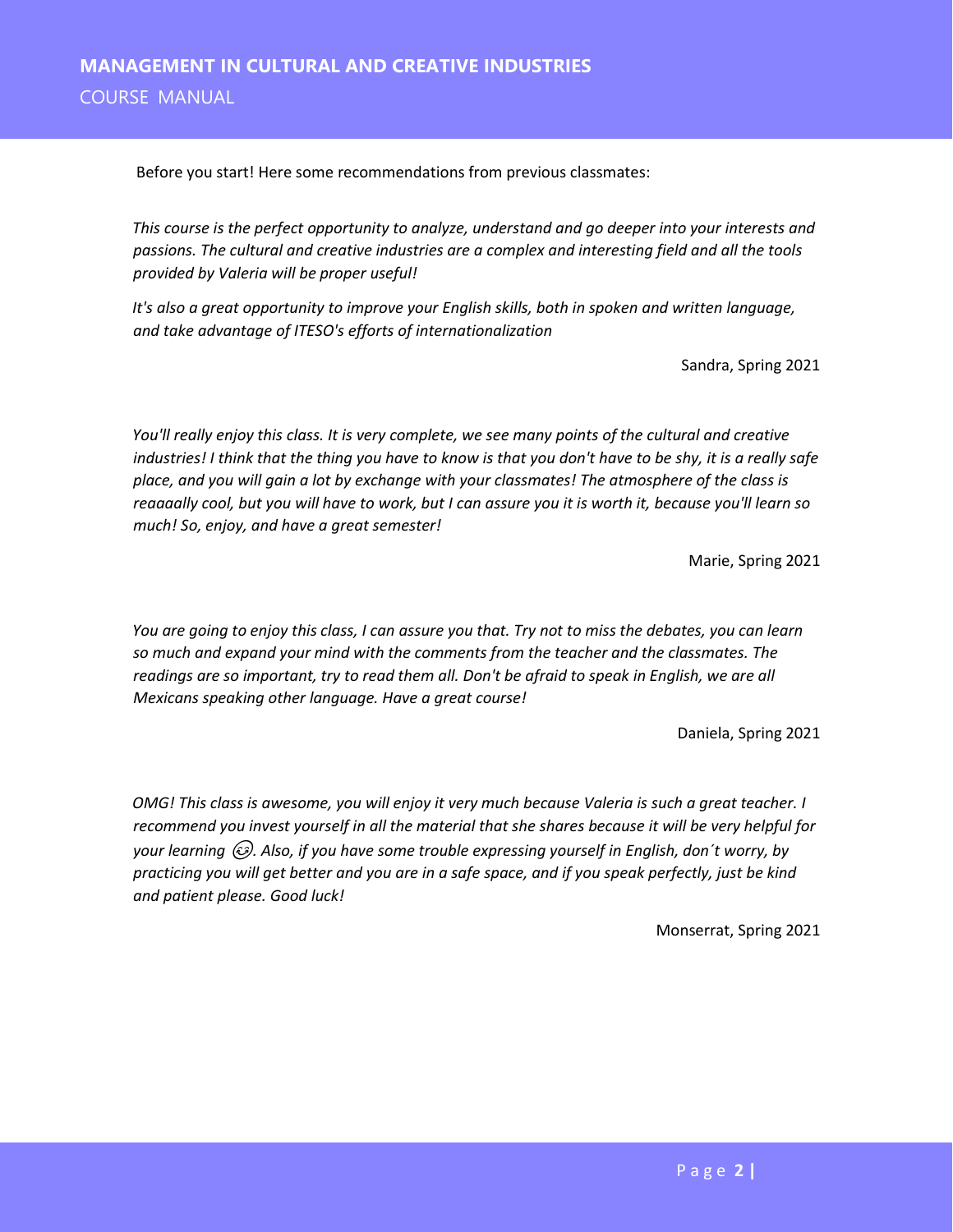# Welcome!

I think of Cultural and Creative Industries (CCI) as the tools that give us different windows to understand reality. Like having additional filters on Instagram, having access to artistic manifestations and art in general, give us the possibilities to see things and life with an extensive spectrum.

Have you ever read a book that made you process your days differently? Or watched an amazing movie that blew your mind? Maybe a song that suddenly made you remember or felt something that changed your mood. Perhaps watching a live performance makes you question some decisions you have made, and so on.

Because books, albums, movies, series, plays, podcasts, and other cultural and artistic products are conceived within an industrialized logic, a lot of people have access to consume those goods giving them more filters to understand and process reality, allowing us to connect with our human self even in these times of alienation, workaholism, and hyper connection to the Web.

So, in this course, we will explore the CCI origins, characteristics, foundations, scope, process, and social impact. I'm excited to begin this journey with you. I hope I accomplish to share my fascination with this subject alongside the contents of this course.

I can't wait to see where this learning process takes you. Let's get started!

This Course Manual is our map of what we will do during the semester, this way we both know what to expect. Please don't feel overwhelmed, this Course Manual is everything you will find on Canvas, but available offline.

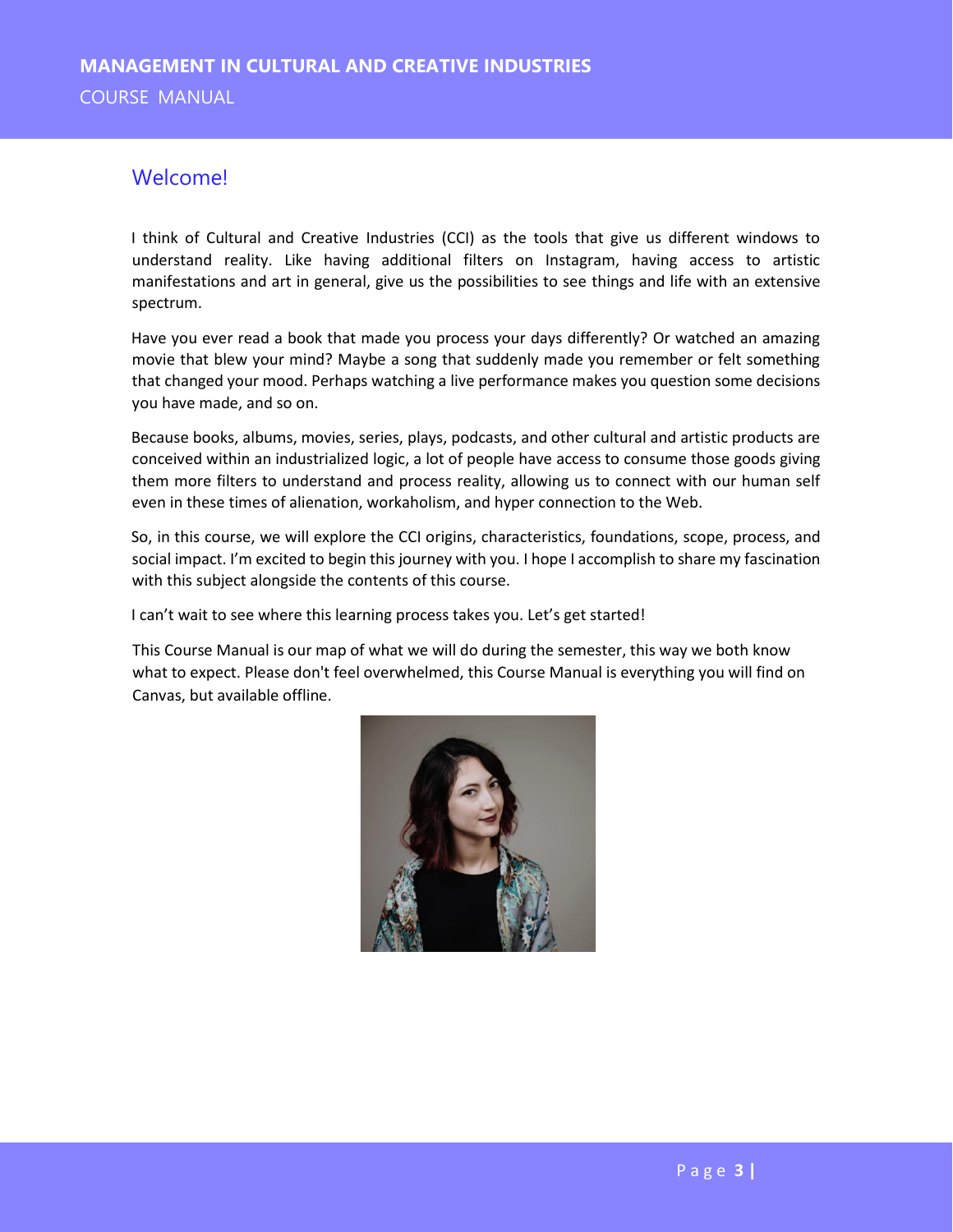## Introduction

## About This Course

Cultural and creative industries, particularly those based on digital, online, performative media, and their possible combinations, are embedded in industrial processes of massive and international scale for value creation. For cultural management, the development of this industries has significant challenges in its various phases: conception, creation, production, training, dissemination, consumption, and conservation; related to different conceptual axes: artistic > expressive, scientific > technological, political > legislative and financial > administrative, to name just a few. These aspects, according to specific creative labor, result in purposes either artistic, commercial, and social.

The challenges being faced by those who want to make a living out the creative and cultural industries are pretty much the same from those faced by other more traditional artistic expressions such as performing arts, music, literature, or visual arts. In this framework, it is essential to analyze, understand and redirect on the problems, needs, potentials, tendencies, and agents of these fields, as well as to recognize the management models that have guided them in Mexico and other countries.

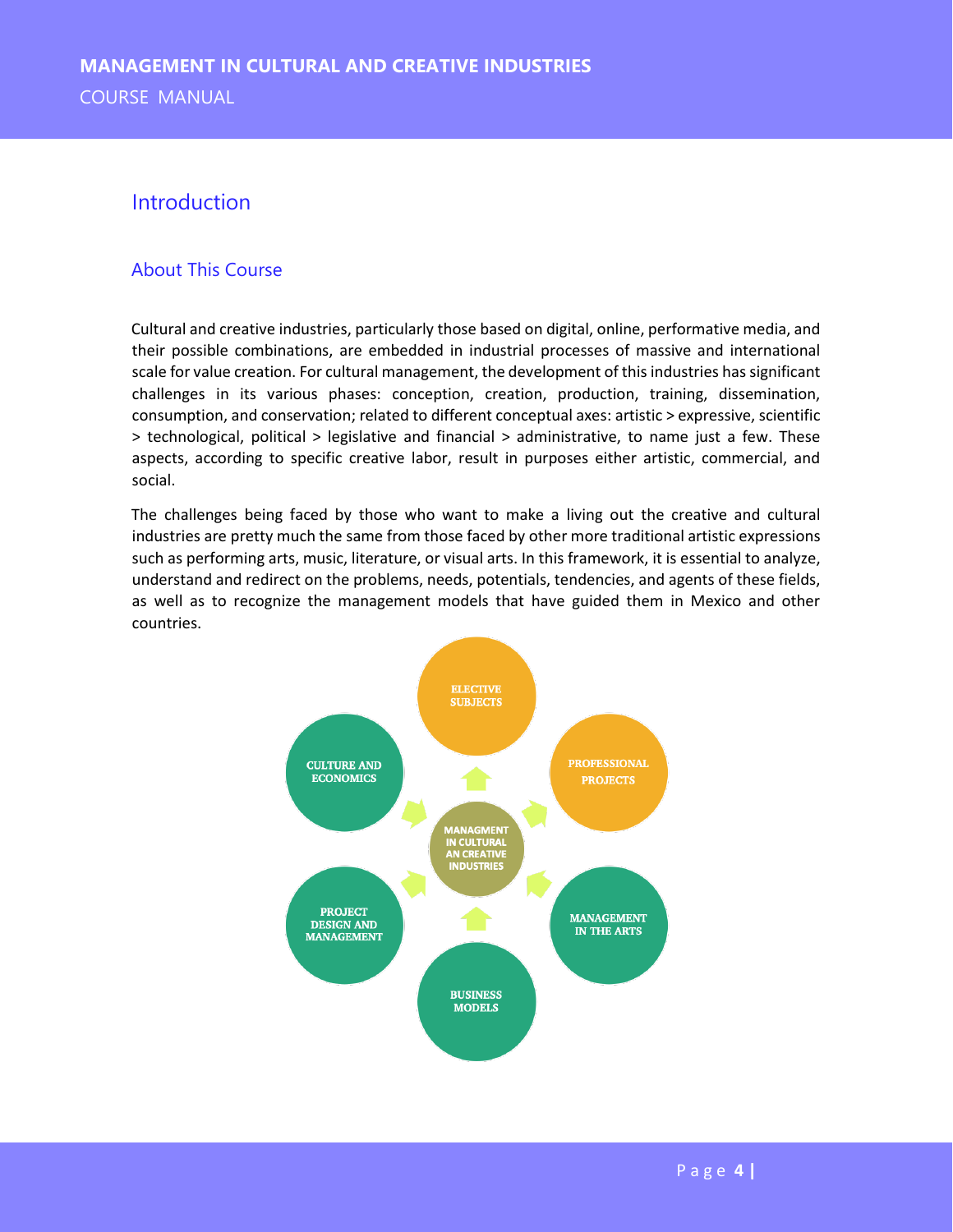# General Information

*Duration* 16 weeks *Time commitment* 6 to 8 hours weekly *Modality* blended (synchronous and asynchronous sessions) *Course language* English *Difficulty* Intermediate *Course Platform* Canvas *Credits* 8 credits *Topics* management, art, culture, creative economy.

#### Overall Objective

Analyze the management strategies of goods and services produced within the cultural and creative industries, to understand its context, and improve the decision-making process to intervene in sociocultural contexts.

### Specific Objectives

At the end of the course you will be able to:

- 1. Describe cultural and creative industries' foundations and their characteristics
- 2. Construct a model of analysis for the cultural and creative industries.
- 3. Identify opportunities for intervention and innovation within the cultural and creative industries.

#### **Topics**

*Module 1* Describe cultural and creative industries' foundations and their characteristics

- 1. Key concepts
- 2. Origin and history of the creative industries
- 3. What are the cultural and creative industries nowadays
- 4. Cultural code and the market of symbolic goods (consumers)
- 5. Creativity and cultural products (process)
- 6. The creative economy (supply-demand)
- 7. Intellectual property

*Module 2* Construct a model of analysis for the cultural and creative industries.

- 1. Analyzing the creative product: social & market perspective
- 2. Analyzing the organizational structure of the cultural and creative industries
- 3. Analyzing the financial structure of the cultural and creative industries